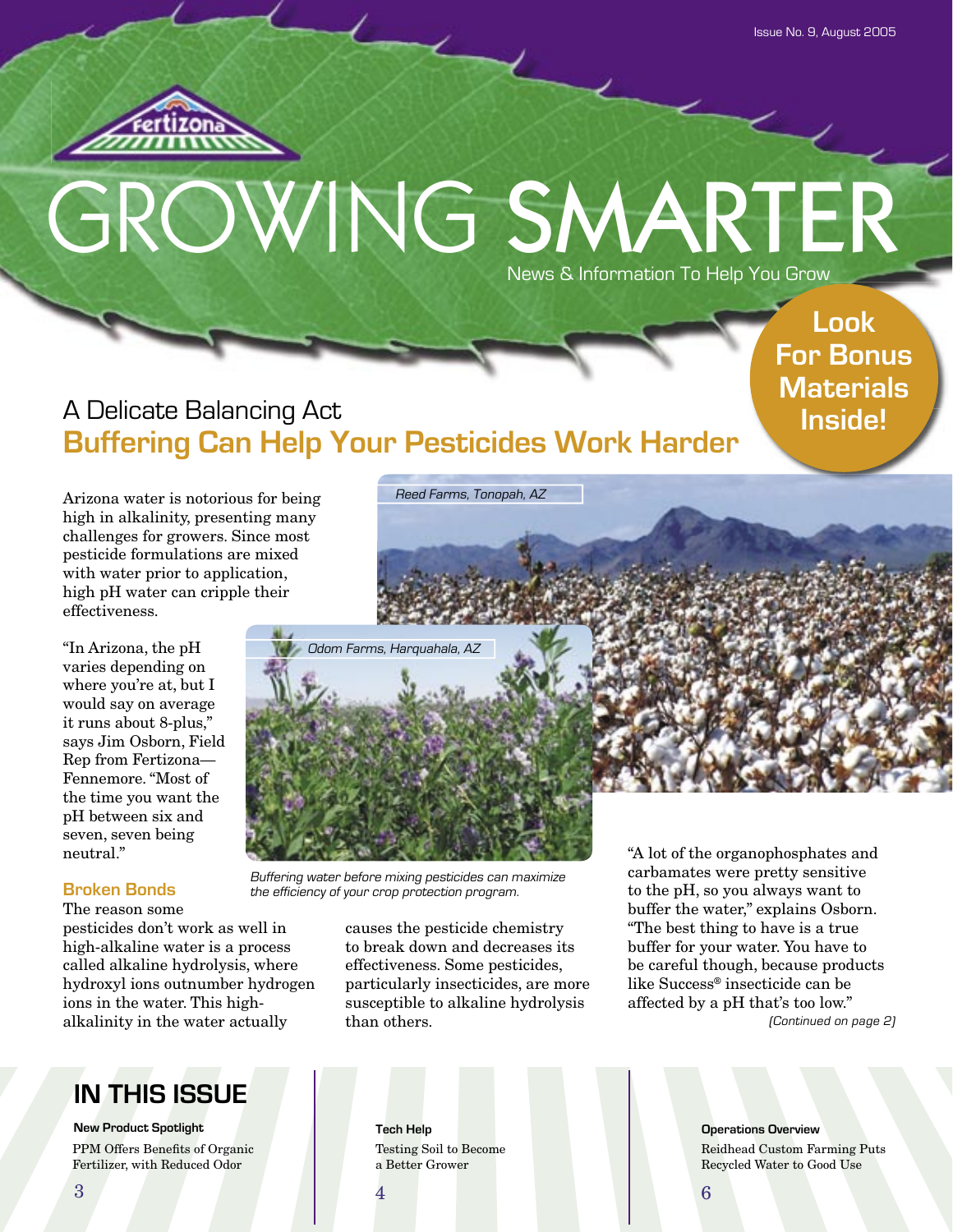# **GROWING SMARTE**

# **COMPTON'S CORNER**

# **A Mission and a Promise**

Most companies out there have a mission statement. Usually, this is just a group of flowery words that convey a company's purpose in business, but ours is something we live by. We take great pride in adhering to the following mission statement:

Our goal at Fertizona is to sell liquid and dry crop nutrients, crop protection chemicals, seed, as well as other agricultural and industrial products and services. Through the manufacture and sale of these products, we will facilitate the growth and betterment of the communities that we serve, helping our customers to achieve the maximum potential from their agricultural, turf, and landscape operations.

You might ask what this really means to you. For one, it means that Fertizona isn't going to be the flashiest company out there. Instead of promoting ourselves with trips, dinners, gifts, and other nonfunctional items, we at Fertizona spend a great amount of time and money reinvesting back into our people, operations and products. We think bringing you quality products at competitive prices, excellent service and unparalleled technical know-how is much more important than simply entertaining you.

In addition, we feel we are very good at anticipating market needs and purchasing our products prior to shortages. This assures you of a steady product supply line that won't be broken during the season. What you also get from Fertizona



Jim Compton, President, Fertizona

is direct access to our leadership. When you want to talk to me, just call 520.836.7477.

For the best in quality, supply and reliability, call Fertizona.

**Jim Compton President, Fertizona**

# **Buffering Can Help Your Pesticides Work Harder**

#### **Step-By-Step**

The first step in determining whether you have a pH problem is testing the water. High-quality pH meters or litmus paper can provide accurate analysis of the water and help growers choose the proper course of action.

Once a grower determines that pH levels are sufficiently high to justify introducing a buffering solution, it is quite simple to lower the pH. Buffers actually "acidify" the water, lowering the pH to the proper level specified by the manufacturer.

"Growers should definitely read the label to help make buffering decisions," Osborn recommends. "For

Arizona waters, you should try to put in a buffer every time unless the label specifically says not to."

#### **Ferti-Buff Is A Good Choice**

To get the most out of your pesticide applications, Osborn recommends adding buffering solutions, or spreader/buffers to the water before mixing the pesticide product.

"Ferti-Buff, which is our product, is a good choice for local growers looking to neutralize their pH," Osborn says. "That has worked real well for many of my growers."

Osborn recognizes that growers have long relied on buffers like Ferti-Buff to maximize the effec(Continued From Page 1)

tiveness of their crop protection programs. He urges growers to keep using buffers to deal with the challenging water in the Arizona environment.

"With the price of chemicals these days, growers should always use a buffer in the water," Osborn ex-

plains. "They have seen the results of using it versus not using it, so growers are pretty savvy about buffering."

Junior Melecio, Yard Manager for Fertizona– Casa Grande.



2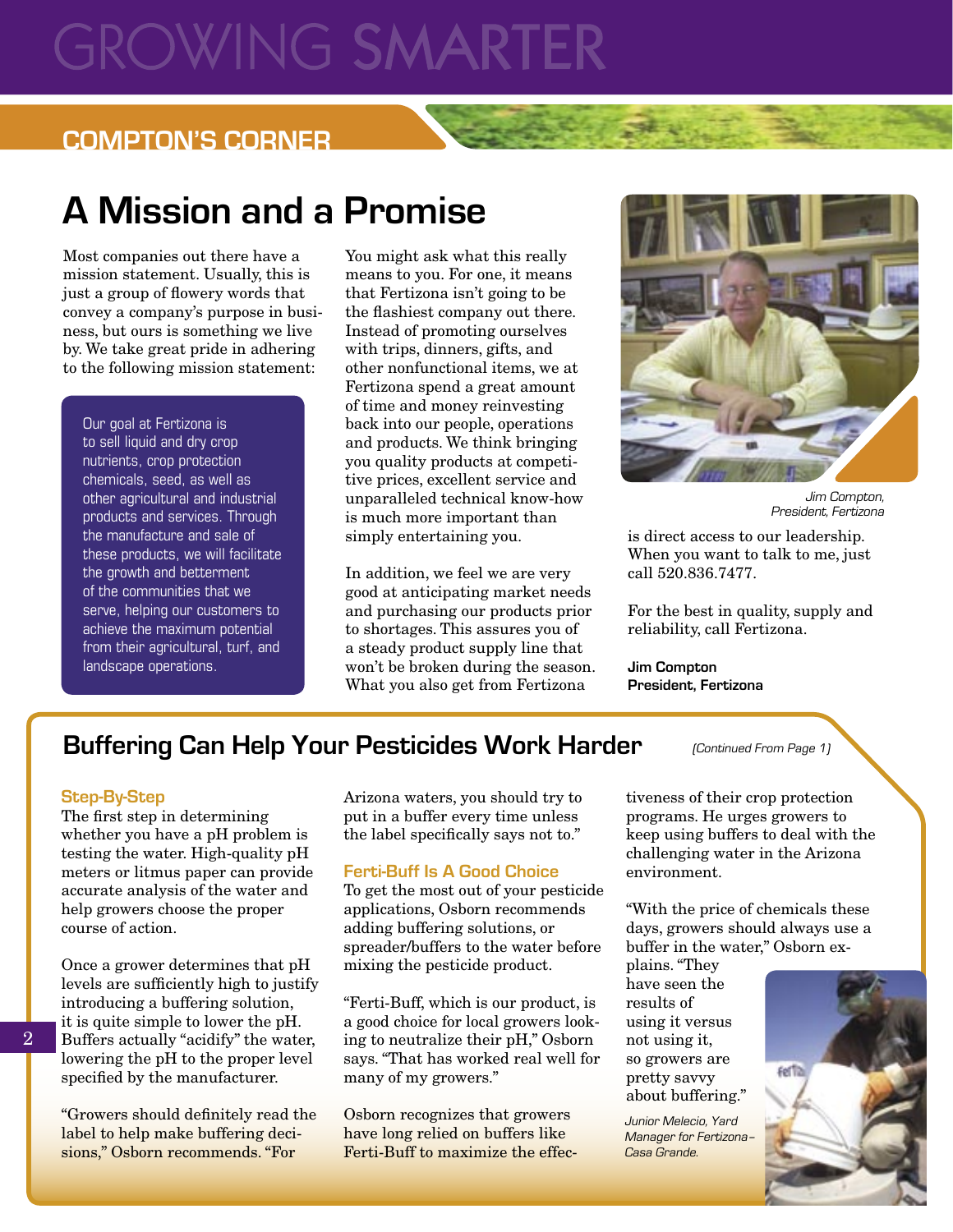# **NEW PRODUCT SPOTLIGHT**

# **Pasteurized Poultry Manure (PPM) Offers Benefits of Organic Fertilizer, with Reduced Odor**



It would be an exaggeration to call Fertizona's organic fertilizer "new." After all it's actually one of the oldest fertilizers known to man. What is truly unique about Fertizona's chicken manure product is that it is pasteurized and there is very little odor.

"That's a big deal," says Craig Allen, Manager of Fertizona—Fennemore. "We get it from Perdue in Maryland and they have a lot of manure to sell," he continues. "They've invested in a process that pasteurizes it, so it's not like other poultry manure. It's clean, disease-free, carbon rich and there is very little odor."

The analysis for the organic PPM (Pasteurized Poultry Manure) is 4-2-3 with a 9.5:1 carbon/nitrogen ratio. It has over two percent calcium and some silicate and silica, too. The product is O.M.R.I certified for use in agriculture.

offers growers and turf managers low odor and environmental sensitivity.

"Golf course superintendents now use PPM for their fall and winter feeding," Allen says. "We can custom blend additional NPK and coat each prill with Iron and Manganese for rich color without excessive growth. Instead of just adding filler such as gypsum, we are adding the poultry manure. The blends do a lot better with it."

Allen notes that turf managers and golf course superintendents, want to use organics more because high quality carbon sources are the right thing to put back into the soil. "It seems to be a growing market. Last year, several golf courses used blends with the PPM, and this year there are six or seven that are putting on 400-500 pounds per acre," Allen reports. "We buy PPM by the railcar to keep the price where our customers can use it. Word is getting out and they are trying it," he adds.

While Fertizona's low-odor PPM may not exactly be "new," growers and turf managers will find a host of brand new benefits by incorporating it into their fertility program.

#### When tank mixing water soluble packets, do so in this order:

- (1) Water soluble packets
- (2) Wettable powders
- (3) Water dispersible granules
- (4) Flowable liquids
- (5) Emulsifiable concentrates
- (6) Adjuvants and/or oils.

Allow products to fully dissolve, then add next product in sequence. Boron may interfere with solubility; add this after all products are dissolved.

—Jeff Pacheco, DuPont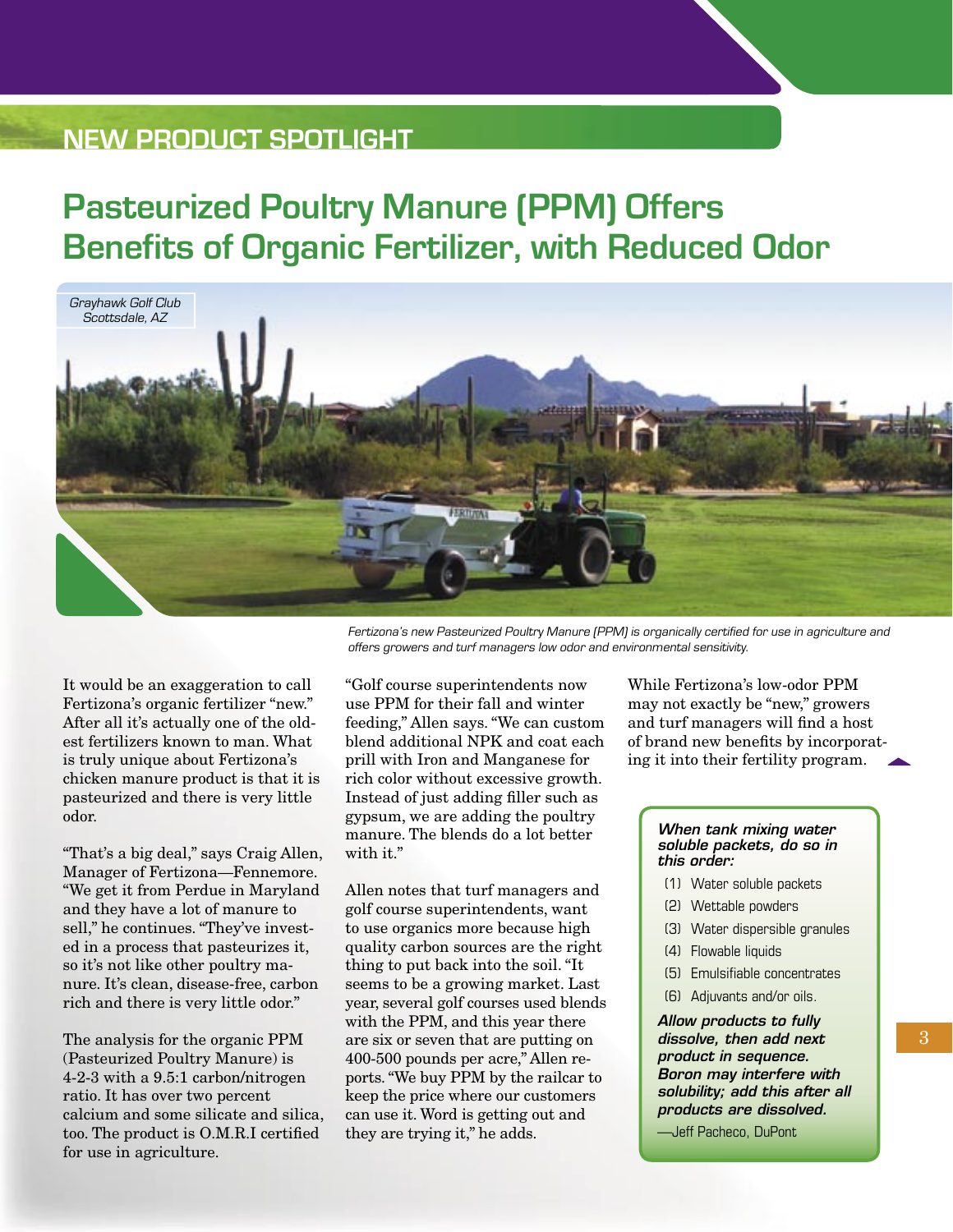# **GROWING SMARTE**

# **TECH HELP**



Soil and petiole testing can help growers make smart management decisions such as whether or not to apply fertilizers or plant growth regulators.

# Knowledge is Power **Testing Soil to Become a Better Grower**

No matter what you grow or where you farm, some of your decisions always come down to guesswork. You can't ever know what will happen with prices, weather, insect pressure, etc., so you just have to use your best instincts.

But there are some decisions you don't have to leave to chance. With today's many convenient analytical tools and diagnostic services, it's easy for growers to learn more about their fields and crops... and that helps you make smarter decisions.

One good example is soil and petiole testing. Often for as little as thirty dollars, Fertizona can access labs

throughout the region to give you a scientific evaluation that will give you practical, beneficial information about your fertility program, irrigation issues and much more.

"It's just always good to know where you stand," says Pat Pacheco, a cotton grower in Marana, Arizona. "If you're unsure about what's going on out in a field, you can certainly justify the cost of testing it."

"A lot of growers do the tests because they want to find out what's in the soil," explains Ben Hoyler, a longtime Fertizona Field Rep. "There are basic soil tests for just about everything — NPK, salts, pH and all of that. A soil test isn't just for

nutrients, either," he adds. "There are tests for nematodes and pesticides and a lot of different things. If you tell them what you're looking for, there's usually a test for it."

#### **Reduce Input Costs**

The additional knowledge you gain from soil testing is very useful in helping you manage your operation. Test results can help you decide what to do in your fields, but sometimes they tell you what NOT to do — for example, don't fertilize too much.

"Testing helps to save money, because you don't want to overfertilize," says Dan Pacheco, Pat's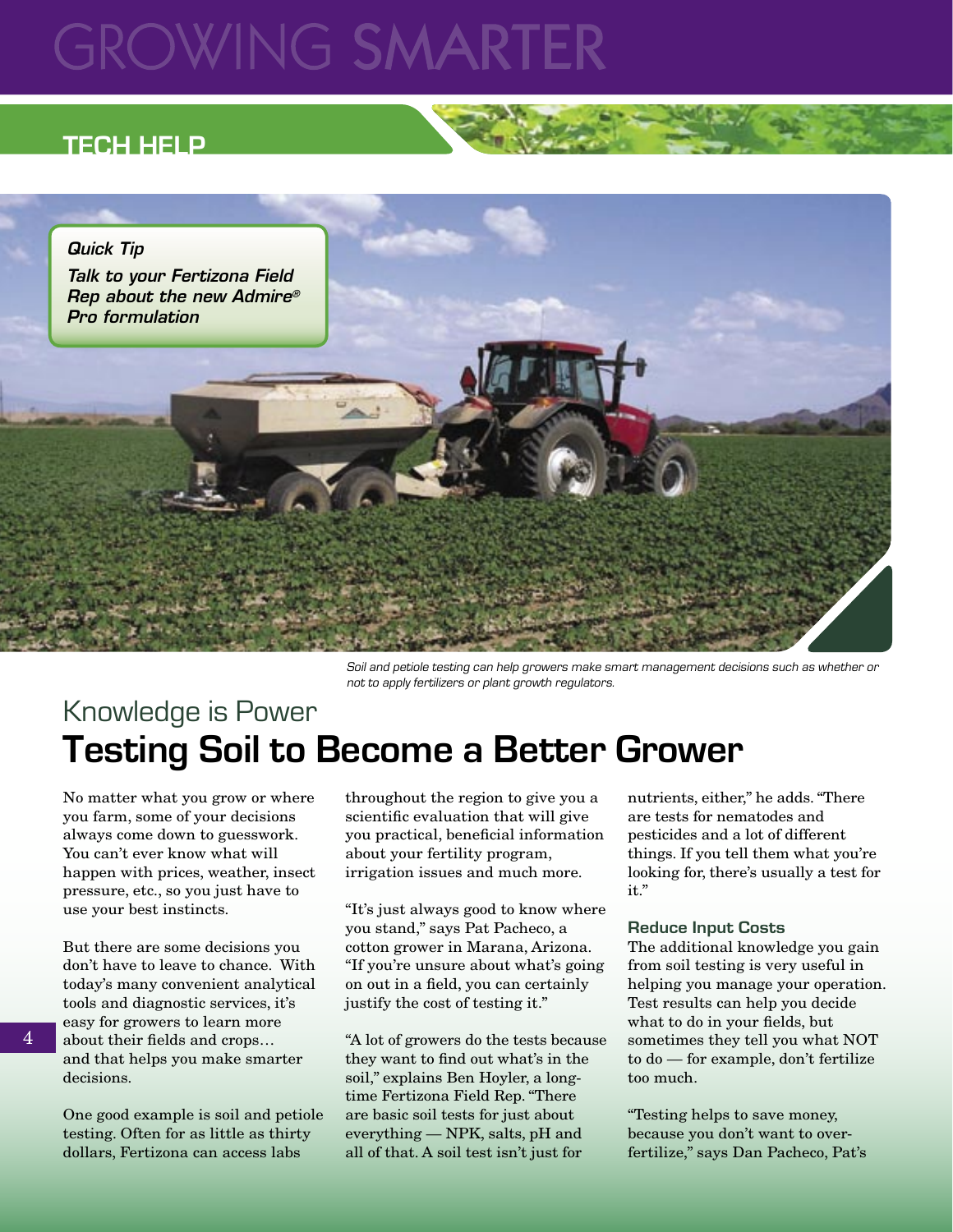son. "With the cost of fertilizer and growth regulators, it helps to find out if we can get by without making another application. Plus, you take a chance of the field not reaching its full potential if you are over-fertile."

"It's not very smart to put more fertilizer in if you're already over what you need," agrees Hoyler. "You may as well save the money."

"You don't want to under-fertilize, either, because you want to make a good yield," adds Dan Pacheco, "so if we didn't have these lab tests, we may have gone ahead and fertilized everything anyway. Testing is just part of managing costs."

"It's simple to do," says Hoyler about the tests. "You just take some soil samples at different places in the field and send them to the lab."

"If we have particular fields with fertility problems, or other fields that may have high fertility, I go out and take three or four samples from different areas in those fields," explains Dan. "It's not even a cup of soil. I send that off and then the lab gives me a report on how much nitrogen is in the ground, in parts per million."

**Petiole Testing Does More** As useful and informative as soil tests are, they're limited in their time frame for testing. Soil tests have to be done before a crop

goes into the ground, but growers frequently need to check a field's fertility later in the season.

In those cases, a plant petiole will provide an accurate base for testing. Tissue analysis of the petiole indicates the levels of available nutrients in the field, and how well the plants are utilizing them.

"That preplant soil test is your starting point," says Hoyler. "Then throughout the season, the petioles help you see what you're doing with nutrients. Are the plants using up the nitrogen? Do you need more?"

Sometimes a grower will conduct petiole testing in response to a

a soil test wouldn't tell you nearly so much as a petiole would."

Another reason to do petiole testing is that a crop's nutrient needs change at different points in the growing cycle. It's important to know that your fertility levels stay sufficient as the plants develop.

"We do a lot of petiole testing throughout the season, especially with cotton," says Fertizona's Hoyler. "It's just a basic way to see if you need to add more nitrogen or not."

#### Quick Tip

For mosquito control, Fertizona recommends Aquabac, Cyper and Clean Air Purge. These products are available at all Fertizona locations.

> Whether you choose to do soil testing or petiole testing or both, it will help you get a better understanding of how your fields and crops are doing. And by eliminating some guesswork and cutting costs, you improve your potential for success. To get more information on testing your fields, talk to your

Fertizona representative.

"The price of cotton isn't going up," concludes grower Dan Pacheco, "so we just have to farm better whenever we can. Testing helps."

# Dan Pacheco uses extensive soil and petiole testing to manage costs at his cotton and wheat growing operation in Marana, Arizona.

visual concern, such as yellowing leaves or slow plant growth.

"If you see something like that, just do a petiole test and check to see what you're depleted in," says Hoyler. "At that time of the season, 5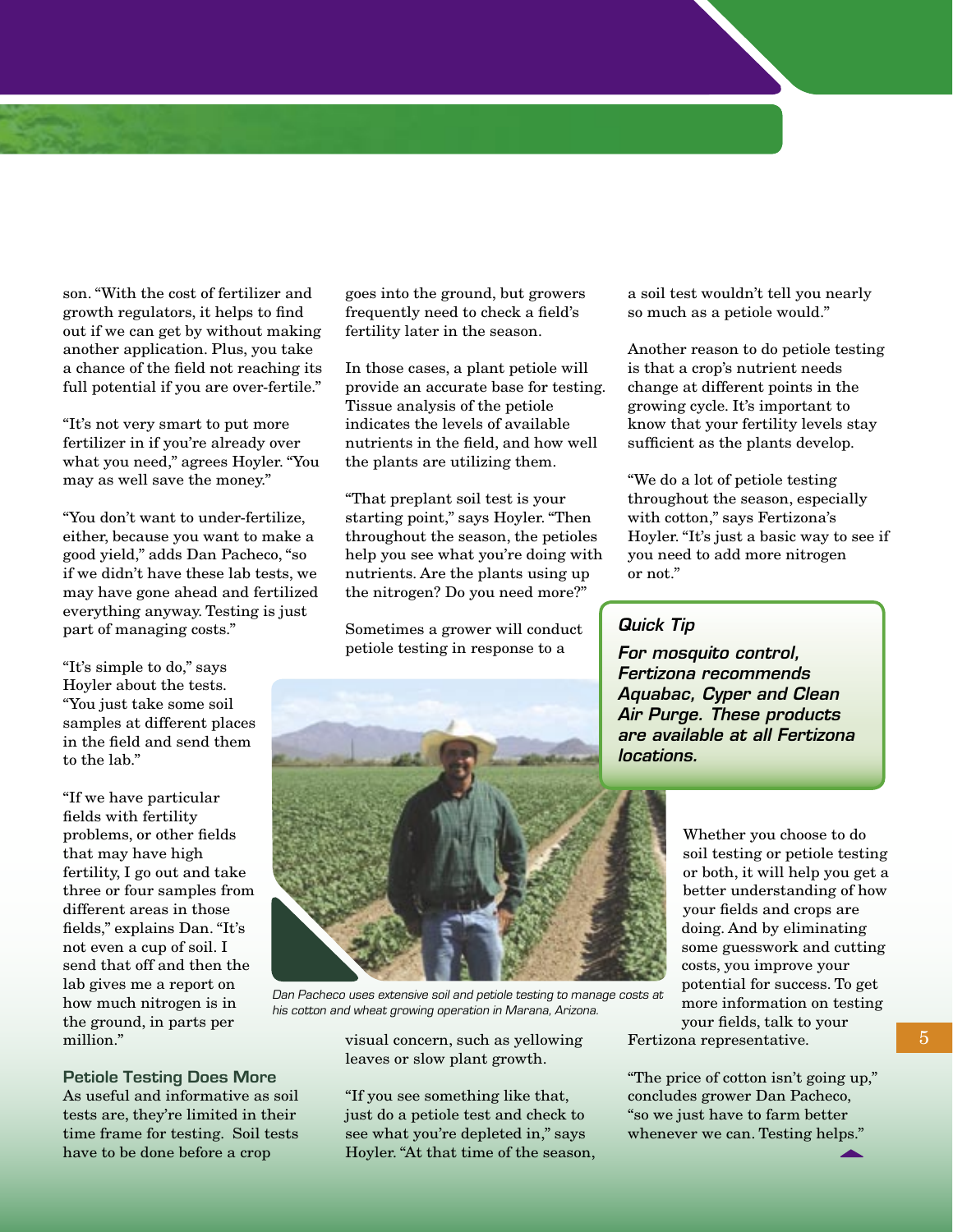# **GROWING SMARTER**

# **OPERATIONS OVERVIEW**

# **Reidhead Custom Farming Puts Recycled Water To Good Use**



Dry Lake Farms uses wastewater from the Abitibi Consolidated 100% recycled paper mill to grow a variety of crops.

Water conservation is a major concern across the United States, and even more so in the Southwest. With more water regulations in effect, one farm in northern Arizona is making use of every drop.

Dry Lake Farms, located 25 minutes west of Snowflake, Arizona, is adjacent to the Abitibi Consolidated 100% recycled paper mill. Dry Lake Farms uses the paper mill's wastewater to irrigate more than 3,000 acres of farmland.

"We started this deal with the paper mill in the early nineties," says Mike Reidhead of Reidhead Custom Farming, who manages the farm under contract from the paper mill. "At first, we had some problems with water quality and that sort of thing, but they've cleaned all that up now."

6

The farm, which started as a way to deal with the paper mill's recycled wastewater, has been harvesting alfalfa, wheat and sordan�a sudan-sorgum mix for the past 13 years. Fertizona has worked with Reidhead since the beginning and has played an integral role in the success of the operation.

"Fertizona is real good to work with, that's one of the reasons we went with them," Reidhead says. "They have been a good partner over the years."

The Abitibi Consolidated paper mill was built in 1961 and began as a craft mill. Over time it evolved into a pulp mill and eventually transitioned into a recycled paper mill. Originally, wastewater was discharged into an evaporation pond. Because of water quality

regulations, the mill decided to use it for irrigation instead. Now the water and sludge goes through a tertiary treatment plant where most of the solids are separated out and then the water is used to irrigate.

Wastewater isn't the only thing that makes the farm successful. Fertizona has provided solutions to the farm's herbicide and pesticide problems, supplying Reidhead Custom Farming with the best method for controlling their foxtail weed problems.

"Fertizona sends Don Platt out to check for bugs and let us know if we need to spray," Reidhead says. "We kind of know, but they also tell us what we need to put down. They do a good job and that's one of the reasons we're with them."

### Quick Tip

Stop by your local Fertizona location for all your household pest control needs.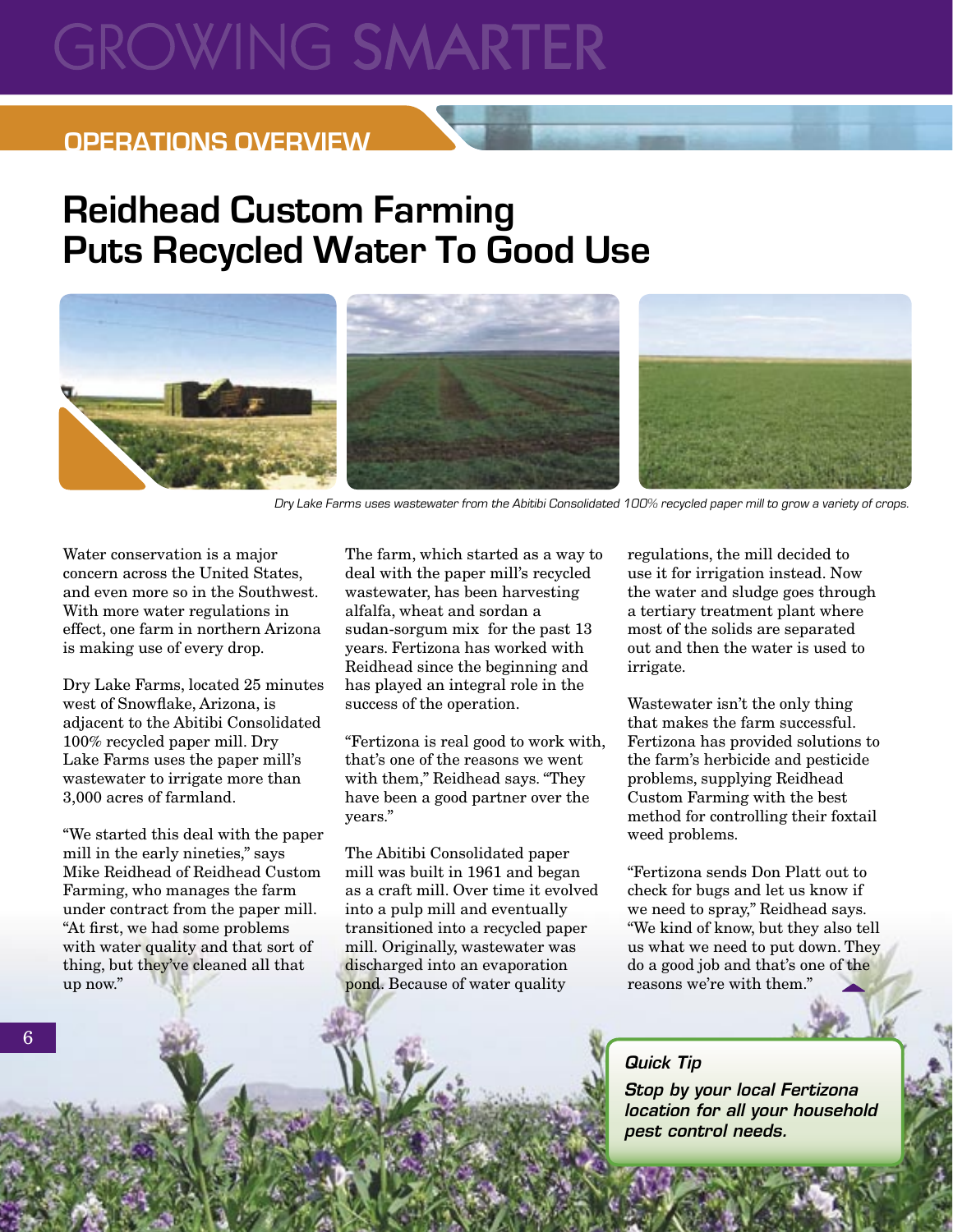# **MEET YOUR REP**

# **Steve Marshall, Manager of Fertizona—Thatcher in Graham County**

A few years ago, Fertizona's Thatcher location needed some new blood in its sales and management team, and Steve Marshall was a perfect candidate. He was familiar with the region and its crops, he understood growers' concerns, and he had a great positive attitude.

Steve came out of retirement to return to agriculture in Thatcher, near where he was born and raised.

"When I first came on board, it was supposed to be something to do parttime," Steve recalls, "and it ended up being fulltime. Now to keep things running the way we want, I don't have much spare time."

A former cotton ginner himself, Steve often serves as an advisor and consultant to the growers in his region — mostly cotton, but also some alfalfa, wheat and barley. His valuable years of experience come in very handy.

"I don't go out and try to change their practices, because they know more about what they're doing than I do," he explains. "But I want people to know we are here as a resource to help them improve their farming operations in any way we can."

The main product at the Thatcher facility today is custom fertilizer blends, especially as more growers discover the benefits of a fertility program designed for their soils.



Fertizona—Thatcher staff (L to R) Trish Dominguez, Loren Goodman, Shawn Wright, Joe Bryce and Steve Marshall.

> In addition to fertilizers, the Thatcher location offers a full range of seed, herbicides and insecticides, all supported by the latest product knowledge.

"Customers sometimes ask for help with calibrating their equipment or putting out a herbicide, or for a recommendation on what to use for certain pests," Steve says. "I

be honest and fair with everybody."

Outside of work, Steve and his wife Linda have six grown children and 19 grand children living around the country, and he says his only other real passion is horses.

#### **NEW EMPLOYEES**

Fertizona would like to welcome the following people to the Fertizona team.

| <b>Buckeye</b>     | <b>Harvey Baker</b>        | <b>Driver</b>               |
|--------------------|----------------------------|-----------------------------|
| <b>Casa Grande</b> | <b>Anthony Garcia</b>      | Equipment Operator          |
| <b>Casa Grande</b> | <b>Jesse Rodriguez</b>     | Driver                      |
| <b>Casa Grande</b> | <b>Mark Luna</b>           | <b>Warehouse Supervisor</b> |
| <b>Casa Grande</b> | <b>Jeffrey Benge</b>       | Controller                  |
| <b>Fennemore</b>   | <b>Bradley Boden</b>       | <b>Turf Sales Person</b>    |
| Roll               | <b>Ricardo Fierro</b>      | Driver                      |
| <b>Thatcher</b>    | <b>Shawn Wright</b>        | <b>Yard Supervisor</b>      |
| Yuma               | <b>Hector Manuel Felix</b> | Driver                      |